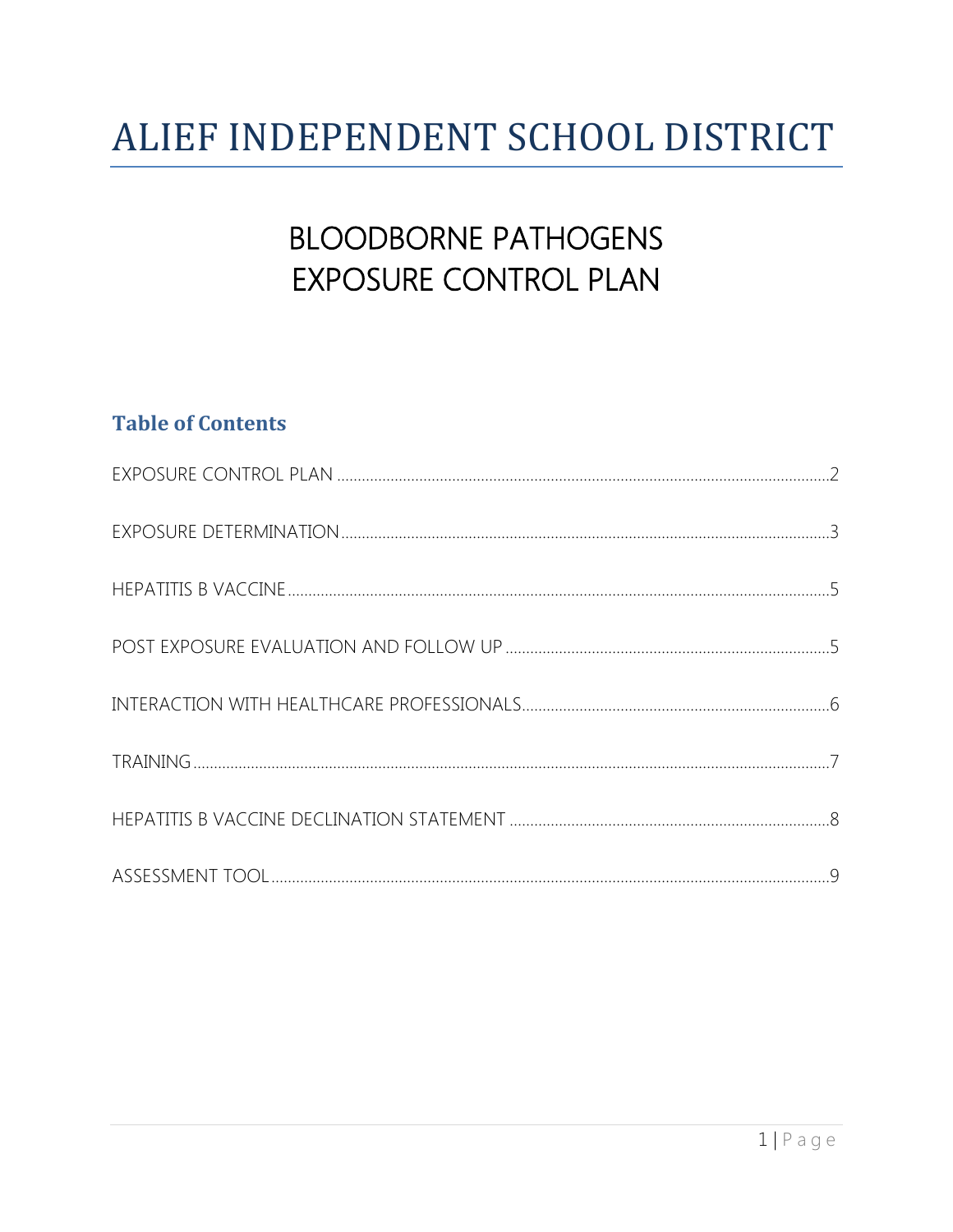## **EXPOSURE CONTROL PLAN**

BLOODBORNE PATHOGENS EXPOSURE CONTROL PLAN CHAPTER 81, HEALTH AND SAFETY CODE SUBCHAPTER H

#### MINIMUM STANDARD

This exposure control plan is adopted as the minimum standard to implement the Bloodborne Pathogens Exposure Control Plan required in Health and Safety Code, §81.304.

#### APPLICABILITY

These minimum standards apply to a governmental unit that employs employees who: provide services in a public or private facility providing health care related services, including a home health care organization; or otherwise have a risk of exposure to blood or other material potentially containing bloodborne pathogens in connection with exposure to sharps. The Texas Department of Health may, in accordance with rules adopted by the Texas Board of Health, waive the application of Health and Safety Code, Chapter 81, Subchapter H, to a rural county if the department finds that the application of the subchapter to the county would be burdensome. A waiver granted under this §96.501expires December 31, 2001. "Rural County" is a county that: (1) has a population of 50,000 or less; or (2) has a population of more than 50,000 but: (A) does not have located within the county a general or special hospital licensed under Health and Safety Code, Chapter 241, with more than 100 beds; and (B) was not, based on the 1990 federal census, completely included within an area designated as urbanized by the Bureau of the Census of the United States Department of Commerce.

#### GUIDANCE

This plan is provided by the department to be analogous with Title 29 Code of Federal Regulation §1910.1030, Occupational Safety and Health Administration (OSHA), Bloodborne Pathogens Standard as specified in Health and Safety Code, §81.304. Employers should review the plan for particular requirements as applicable to their specific situation. Governmental units may modify the plan appropriately to their respective practice settings. Employers will need to include provisions relevant to their particular facility or organization in order to develop an effective, comprehensive exposure control plan.

#### REVIEW

Employers review annually the exposure control plan, update when necessary, and document when accomplished.

Facility Name: Alief Independent School District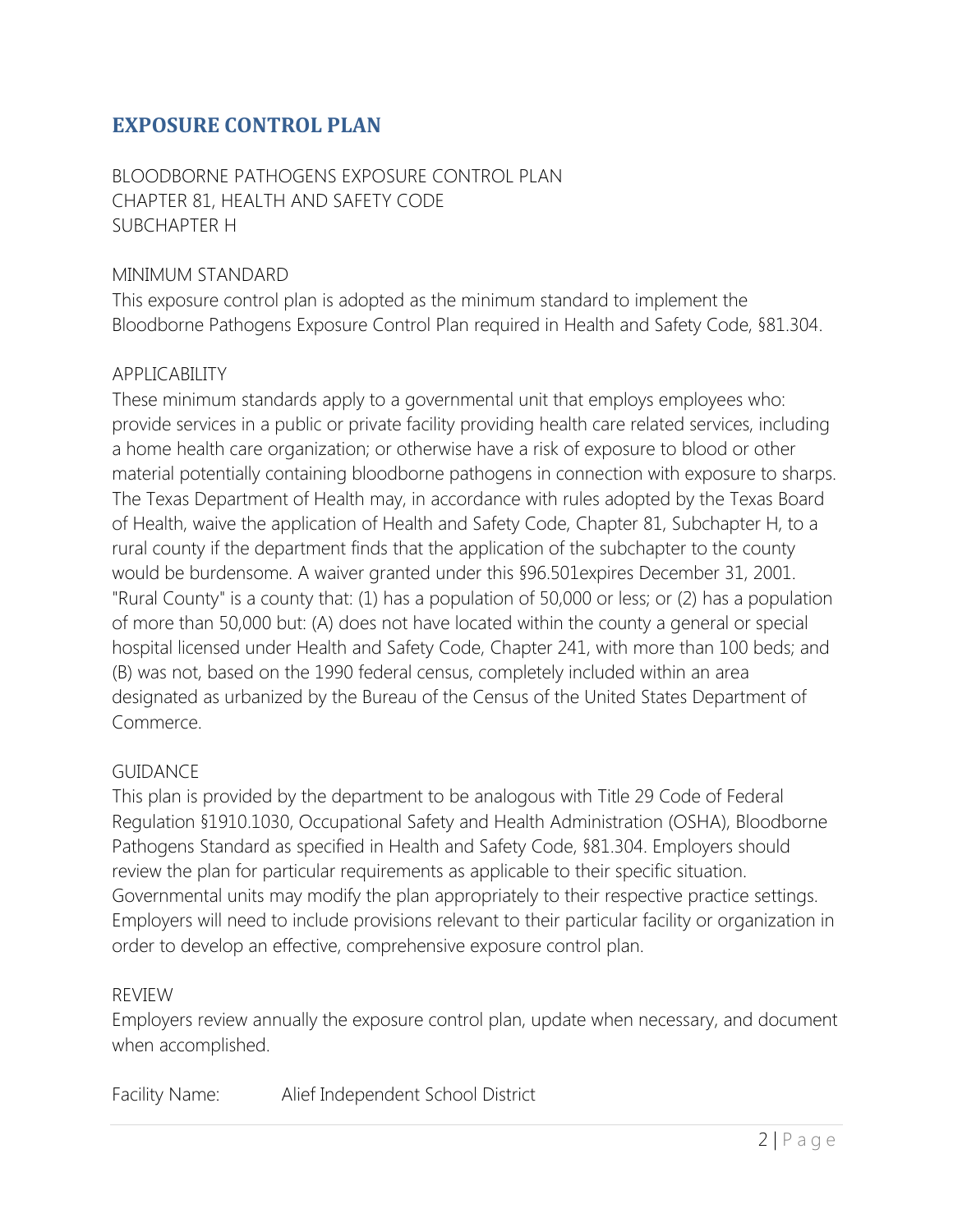Date of Preparation: December, 2000

In accordance with Health and Safety Code, Chapter 81, Subchapter H, and analogous to OSHA Bloodborne Pathogens Standard, the following exposure control plan exists:

### <span id="page-2-0"></span>**EXPOSURE DETERMINATION**

The Texas Department of Health Bloodborne Pathogens Exposure Control Plan requires employers to perform an exposure determination for employees who have occupational exposure to blood or other potentially infectious materials. The exposure determination is made without regard to the use of personal protective equipment. This exposure determination is required to list all job classifications in which employees have occupational exposure, regardless of frequency.

The following job classifications apply:

a) Nurses b) Clinic Aides

The job descriptions for the above employees encompass the potential occupational exposure risks to bloodborne pathogens.

#### COMPLIANCE METHODS

Universal precautions are observed to prevent contact with blood or other potentially infectious materials. All blood or other potentially infectious materials are considered infectious regardless of the perceived status of the source individual. Engineering and work practice controls are used to eliminate or minimize exposure to employees.

Where occupational exposure remains after institution of these controls, personal protective equipment is used. Examples include safety design devices, sharps containers, needle less systems, sharps with engineered sharps injury protection for employees, passing instruments in a neutral zone, etc. Supervisors and workers examine and maintain engineering and work practice controls within the work center on a regular schedule.

Hand washing facilities are also available to the employees who incur exposure to blood or other potentially infectious materials. The department's plan requires that these facilities be readily accessible after incurring exposure. If hand-washing facilities are not feasible, the employer is required to provide either an antiseptic cleanser in conjunction with a clean cloth/paper towels, antiseptic towelettes, or waterless disinfectant.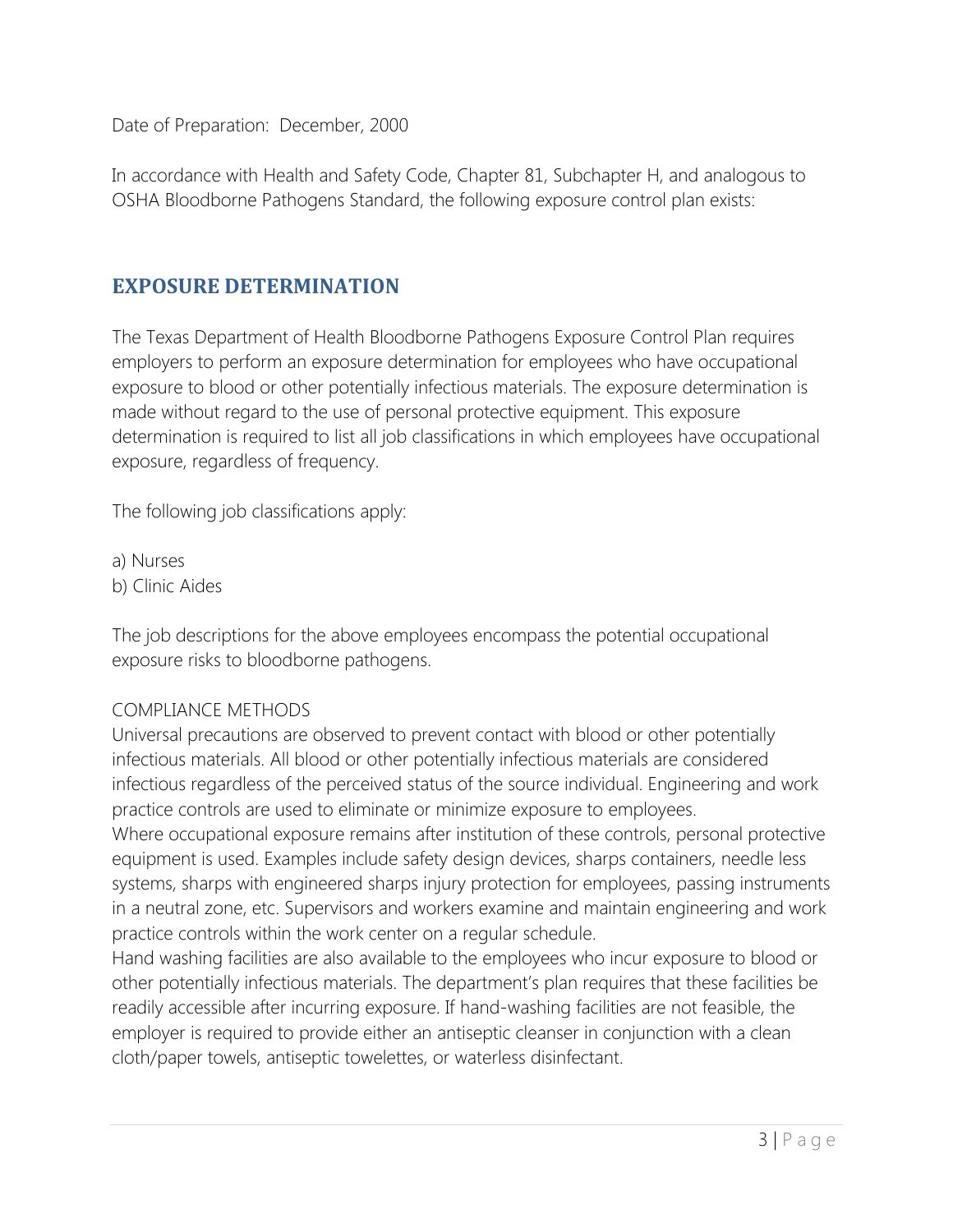If these alternatives are used, then the hands are to be washed with soap and running water as soon as feasible. After removal of personal protective gloves, employees wash hands and any other potentially contaminated skin area immediately or as soon as feasible with soap and water. If employees incur exposure to their skin or mucous membranes, then those areas are washed with soap and water or flushed with water as appropriate as soon as feasible following contact.

#### NEEDLES

Contaminated needles and other contaminated sharps are not bent, recapped, removed, sheared, or purposely broken. The department's plan allows an exception to this if no alternative is feasible and the action is required by a specific medical procedure. If such action is required, then the recapping or removal of the needle must be done by the use of a device or a one-handed technique.

#### CONTAMINATED SHARPS DISCARDING AND CONTAINMENT

Contaminated sharps are discarded immediately or as soon as feasible in containers that are closable, puncture resistant, leak-proof on sides and bottom, and biohazard labeled or colorcoded. During use, containers for contaminated sharps are easily accessible to personnel; located as close as is feasible to the immediate area where sharps are being used or can be reasonably anticipated to be found; maintained upright throughout use; are not allowed to overfill; and replaced routinely.

#### WORK AREA RESTRICTIONS

In work areas where there is a reasonable likelihood of exposure to blood or other potentially infectious materials, employees are not to eat, drink, apply cosmetics or lip balm, smoke, or handle contact lenses.

#### PERSONAL PROTECTIVE EQUIPMENT

All personal protective equipment used is provided without cost to employees. Personal protective equipment is chosen based on the anticipated exposure to blood or other potentially infectious materials. The protective equipment is considered appropriate only if it does not permit blood or other potentially infectious materials to pass through or reach the employee's clothing, skin, eyes, mouth, or other mucous membranes under normal conditions of use and for the duration of the time which the protective equipment is used. Examples of personal protective equipment include gloves.

Gloves are worn where it is reasonably anticipated that employees will have hand contact with blood, other potentially infectious materials, non-intact skin, and mucous membranes. Latex sensitive employees are provided with suitable alternative personal protective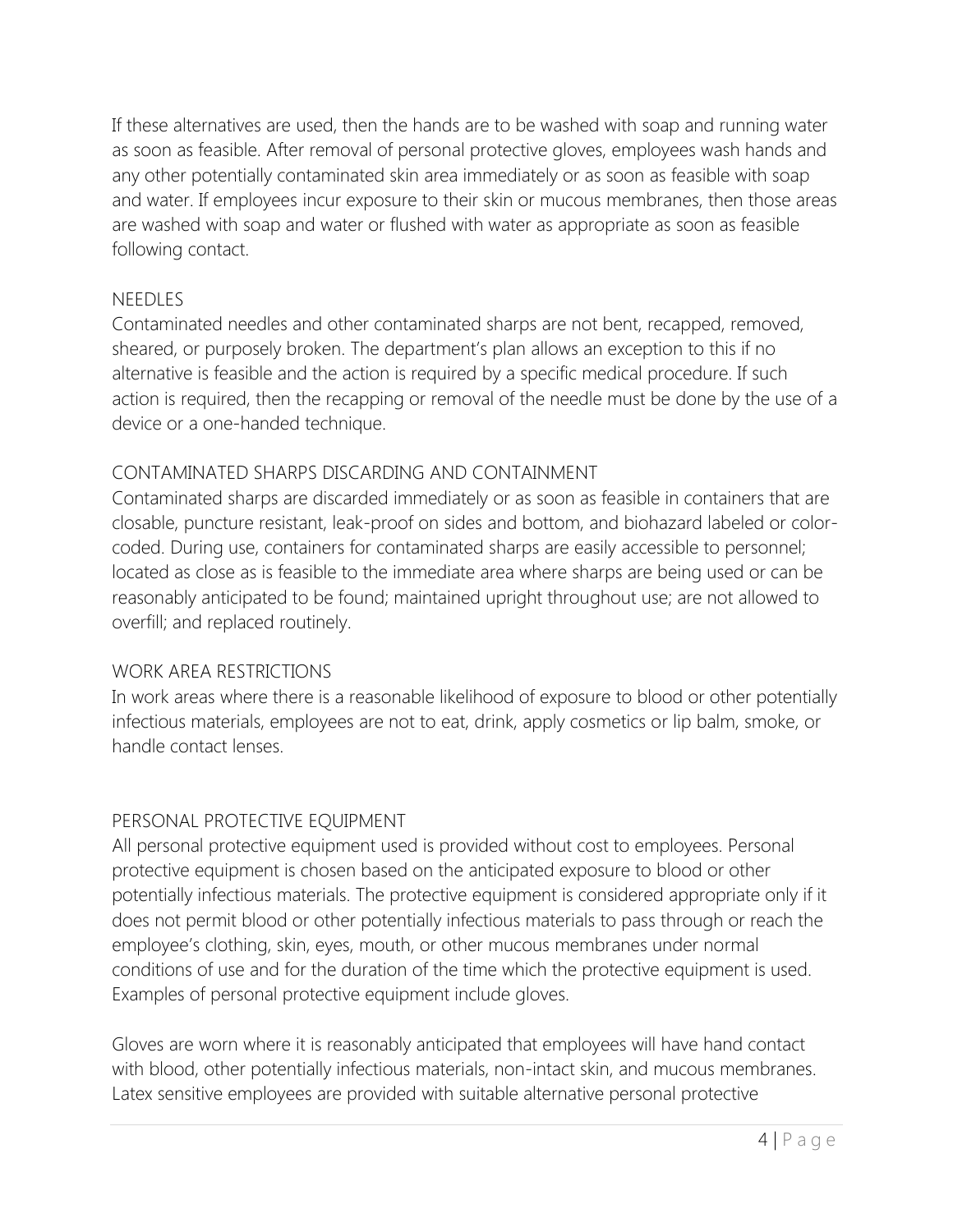equipment. Disposable gloves are not to be washed or decontaminated for re-use and are to be replaced as soon as practical when they become contaminated or as soon as feasible if they are torn, punctured, or when their ability to function as a barrier is compromised

#### HOUSEKEEPING

Employers shall ensure that the worksite is maintained in a clean and sanitary condition. All bins, pails, cans, and similar receptacles are inspected and decontaminated on a regularly scheduled basis.

## <span id="page-4-0"></span>**HEPATITIS B VACCINE**

All employees who have been identified as having occupational exposure to blood or other potentially infectious materials are offered the hepatitis B vaccine, at no cost to the employee, under the supervision of a licensed physician or licensed healthcare professional. The vaccine is offered after bloodborne pathogens training and within 10 working days of their initial assignment to work unless the employee has previously received the complete hepatitis B vaccination series, antibody testing has revealed that the employee is immune, or that the vaccine is contraindicated for medical reasons.

Employees receive the vaccine at the Alief ISD Administration Building or designated location when appropriate.

Employees who decline the Hepatitis B vaccine sign a declination statement (See appendix A of this exposure control plan).

Employees who initially decline the vaccine but who later elect to receive it may then have the vaccine provided at no cost.

## <span id="page-4-1"></span>**POST EXPOSURE EVALUATION AND FOLLOW UP**

When the employee incurs an exposure incident, the employee must report to campus nurse or Risk Management Department. All employees who incur an exposure incident are offered a confidential medical evaluation and follow up as follows:

\* Documentation of the route(s) of exposure and the circumstances related to the incident.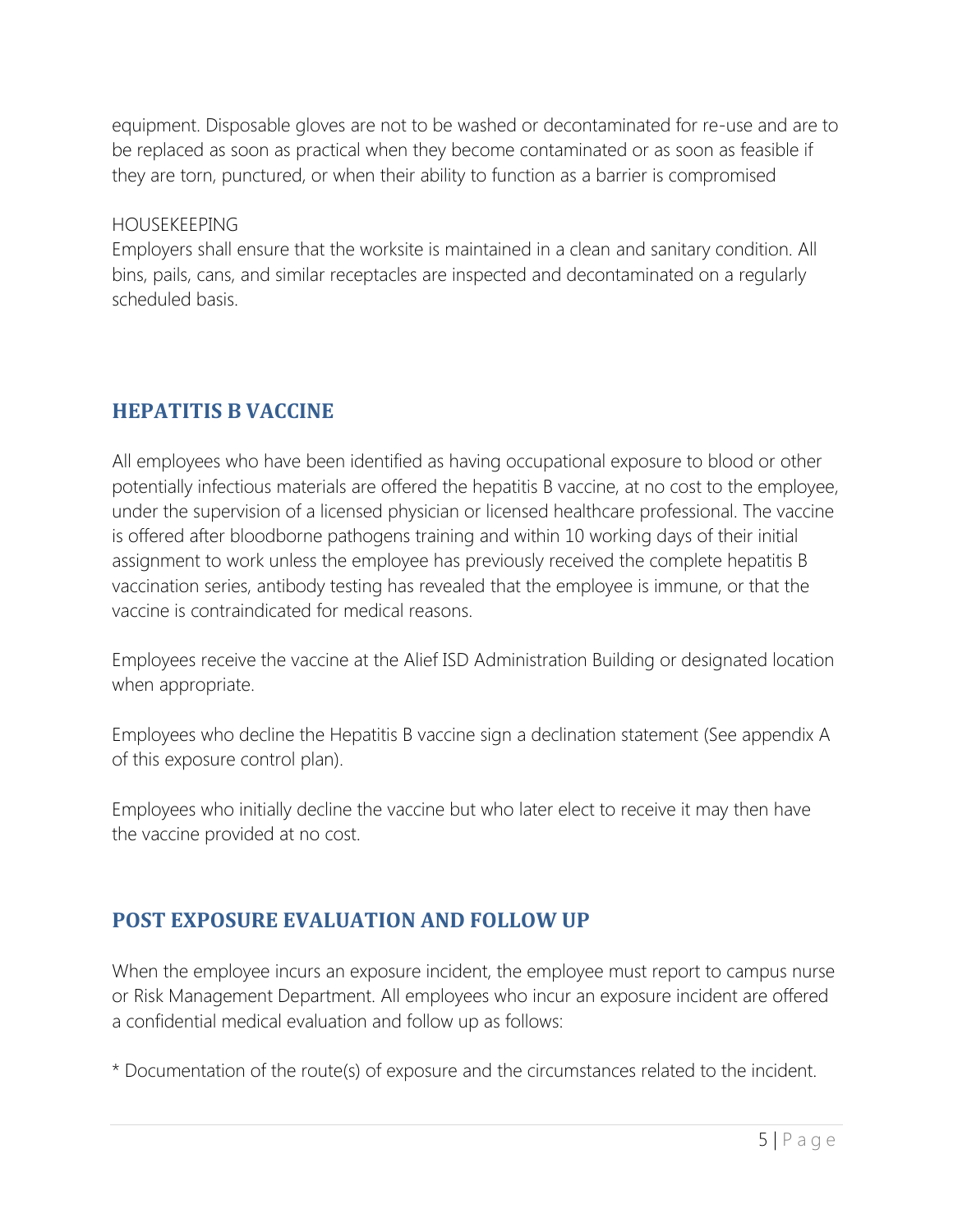\* Identification and documentation of the source individual, unless the employer can establish that identification is infeasible or prohibited by state or local law. After obtaining consent, unless law allows testing without consent, the blood of the source individual should be tested for HIV/HBV infectivity, unless the employer can establish that testing of the source is infeasible or prohibited by state or local law.

\* The results of testing of the source individual are made available to the exposed employee with the employee informed about the applicable laws and regulations concerning disclosure of the identity and infectivity of the source individual.

\* The employee is offered the option of having his/her blood collected for testing of the employee's HIV/HBV serological status. The blood sample is preserved for at least 90 days to allow the employee to decide if the blood should be tested for HIV serological status. If the employee decides prior to that time that the testing will be conducted, then testing is done as soon as feasible.

\* The employee is offered post exposure prophylaxis in accordance with the current recommendations of the U.S. Public Health Service.

\* The employee is given appropriate counseling concerning infection status, results and interpretations of tests, and precautions to take during the period after the exposure incident.

\* The employee is informed about what potential illnesses can develop and to seek early medical evaluation and subsequent treatment.

\*The Director of Risk Management is designated to assure that the policy outlined here is effectively carried out and maintains records related to this policy.

## <span id="page-5-0"></span>**INTERACTION WITH HEALTHCARE PROFESSIONALS**

A written opinion is obtained from the healthcare professional who evaluates employees of this facility or organization after an exposure incident. In order for the healthcare professional to adequately evaluate the employee, the healthcare professional is provided with:

- 1) A copy of the Alief ISD exposure control plan;
- 2) A description of the exposed employee's duties as they relate to the exposure incident;
- 3) Documentation of the route(s) of exposure and circumstances under which the exposure occurred;
- 4) Results of the source individual's blood tests (if available); and,
- 5) Medical records relevant to the appropriate treatment of the employee.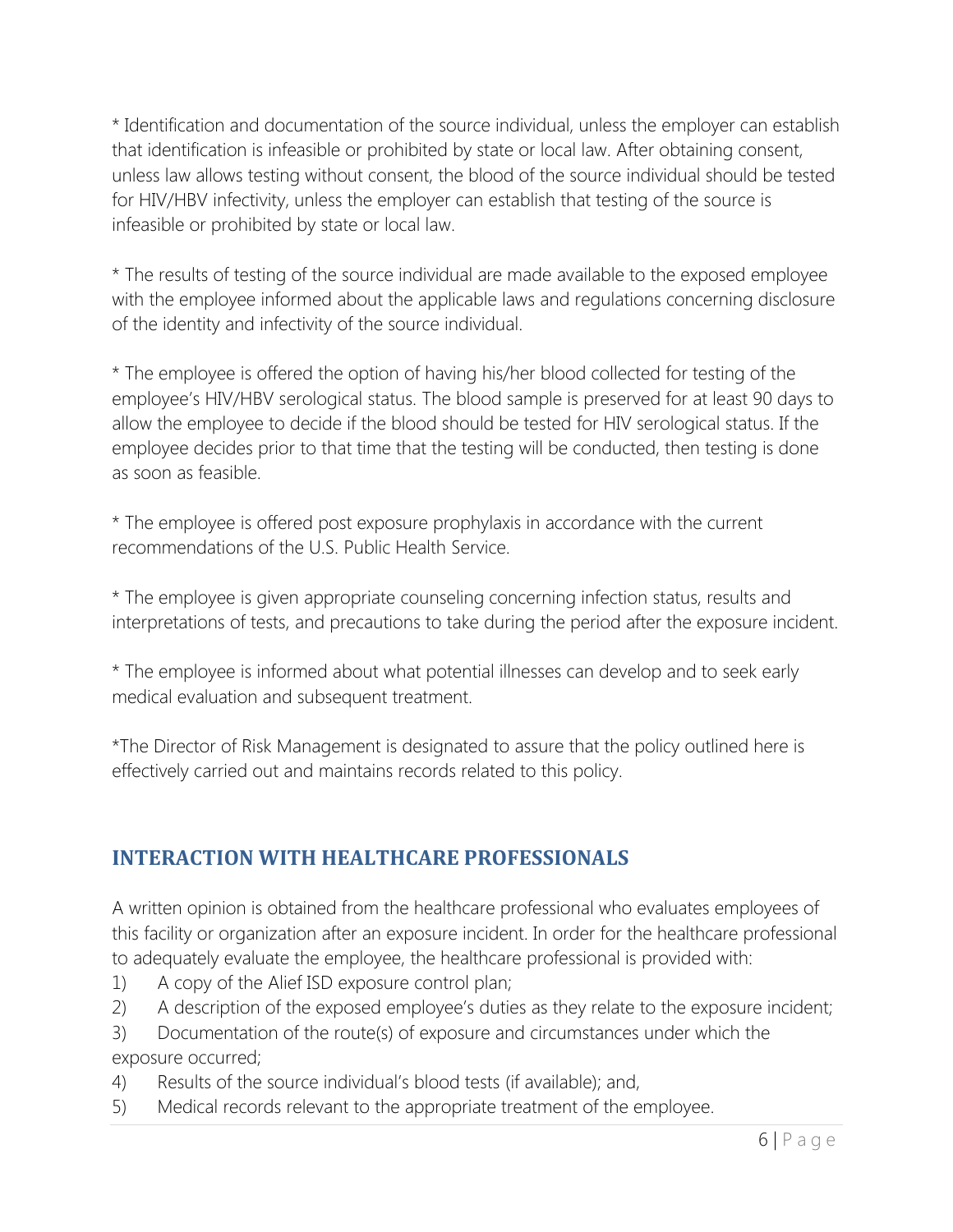Written opinions are obtained from the healthcare professional in the following instances:

1) When the employee is sent to obtain the Hepatitis B vaccine, or

2) Whenever the employee is sent to a healthcare professional following an exposure incident.

Healthcare professionals are instructed to limit their written opinions to:

- 1) Whether the Hepatitis B vaccine is indicated;
- 2) Whether the employee has received the vaccine;
- 3) The evaluation following an exposure incident;
- 4) Whether the employee has been informed of the results of the evaluation;

5) Whether the employee has been told about any medical conditions resulting from exposure to blood or other potentially infectious materials which require further evaluation or treatment (all other findings or diagnosis shall remain confidential and shall not be included in the written report ); and,

6) Whether the healthcare professional's written opinion is provided to the employee within 15 days of completion of the evaluation.

## <span id="page-6-0"></span>**TRAINING**

Training for all employees is conducted prior to initial assignment to tasks where occupational exposure may occur. All employees also receive annual refresher training. This training is to be conducted within one year of the employee's previous training. Training for employees is conducted by a person knowledgeable in the subject matter and includes an explanation of the following:

- 1) Chapter 96. Bloodborne Pathogen Control
- 2) OSHA Bloodborne Pathogen Final Rule;
- 3) Epidemiology and symptomatology of bloodborne diseases;
- 4) Modes of transmission of bloodborne pathogens;
- 5) Alief ISD's exposure control plan

6) Procedures which might cause exposure to blood or other potentially infectious materials at this facility;

- 7) Control methods which are used at the facility to control exposure to blood or other
- 1) potentially infectious materials;
- 8) Personal protective equipment available at this facility
- 9) Hepatitis B vaccine program at the facility;
- 10) Procedures to follow in an emergency involving blood or other potentially infectious
- 2) materials;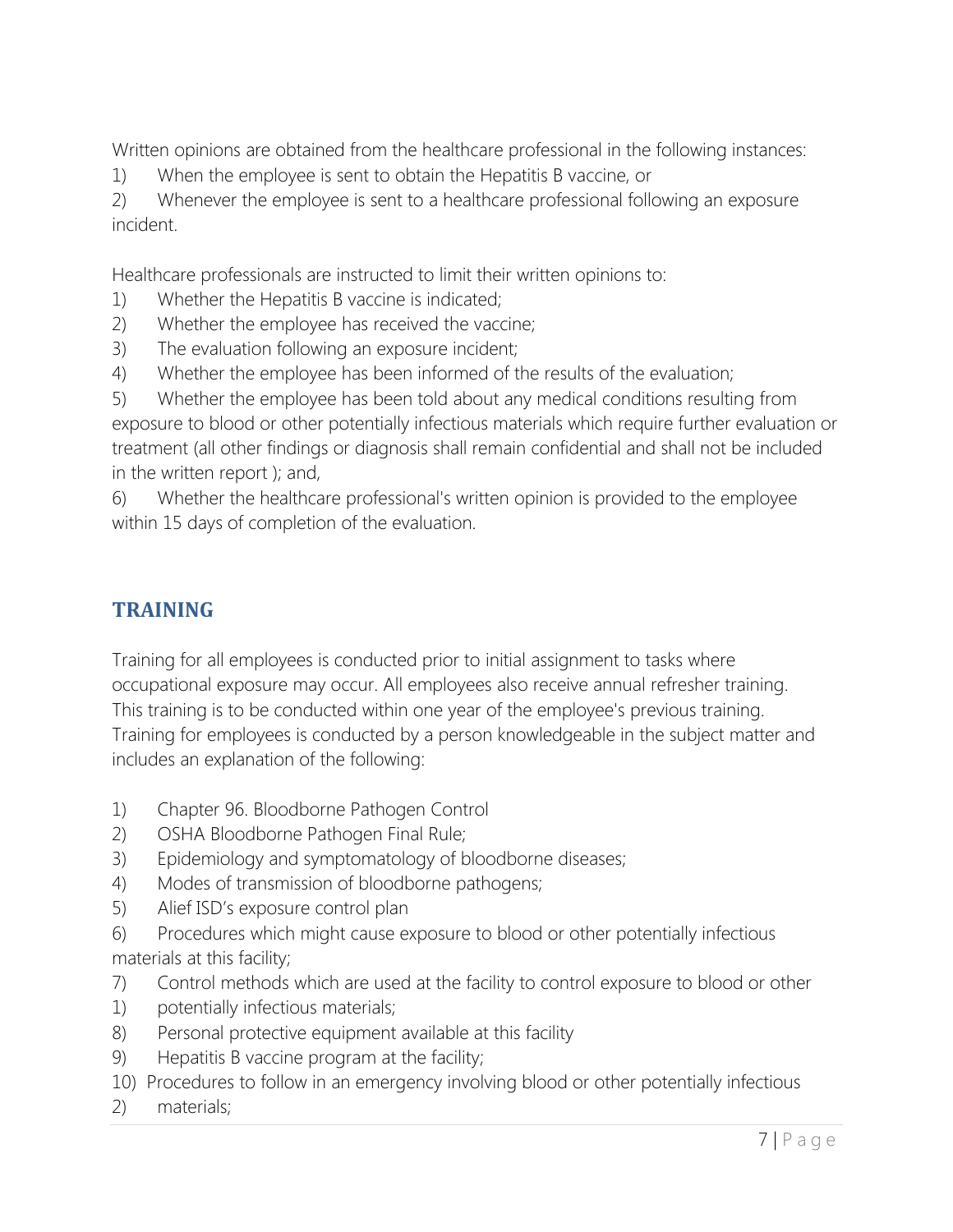- 11) Procedures to follow if an exposure incident occurs, to include U.S. Public Health
- 3) Service Post Exposure Prophylaxis Guidelines;
- 12) Post exposure evaluation and follow up;
- 13) Opportunity to ask questions with the individual conducting the training.

#### RECORDKEEPING

ANIMUAL REVIEW

According to OSHA's Bloodborne Pathogens Standard, medical records are maintained by: Third Party Administrator for Workers Compensation Program.

According to OSHA's Bloodborne Pathogens Standard, training records are maintained by: Risk Management Department.

| ANNUAL REVIEW                     |                                     |
|-----------------------------------|-------------------------------------|
| Signature ______________________  | Date $\_\_\_\_\_\_\_\_\_\_\_\_\_\_$ |
|                                   | Date $\_\_$                         |
| Signature _______                 | Date $\_\_$                         |
|                                   | Date $\_\_$                         |
| Signature _______________________ | Date $\_\_\_\_\_\_\_\_\_\_\_\_$     |
| Signature ________                | Date $\_\_\_\_\_\_\_\_\_\_\_\_\_$   |
| Signature _________               | Date $\_\_\_\_\_\_\_\_\_\_\_\_\_\_$ |
| Signature ________                | Date $\_\_$                         |
| Signature ____                    | Date $\_\_\_\_\_\_\_\$              |
|                                   |                                     |

## <span id="page-7-0"></span>**HEPATITIS B VACCINE DECLINATION STATEMENT**

I understand that due to my occupational exposure to blood or other potentially infectious materials I may be at risk of acquiring hepatitis B virus (HBV) infection. I have been given the opportunity to be vaccinated with hepatitis B vaccine, at no charge to myself. However, I decline hepatitis B vaccination at this time. I understand that by declining this vaccine, I continue to be at risk of acquiring hepatitis B, a serious disease. If, in the future, I continue to have occupational exposure to blood or other potentially infectious materials and I want to be vaccinated with hepatitis B vaccine, I can receive the vaccination series at no charge to myself.

| Signature |  |  |
|-----------|--|--|
| . .       |  |  |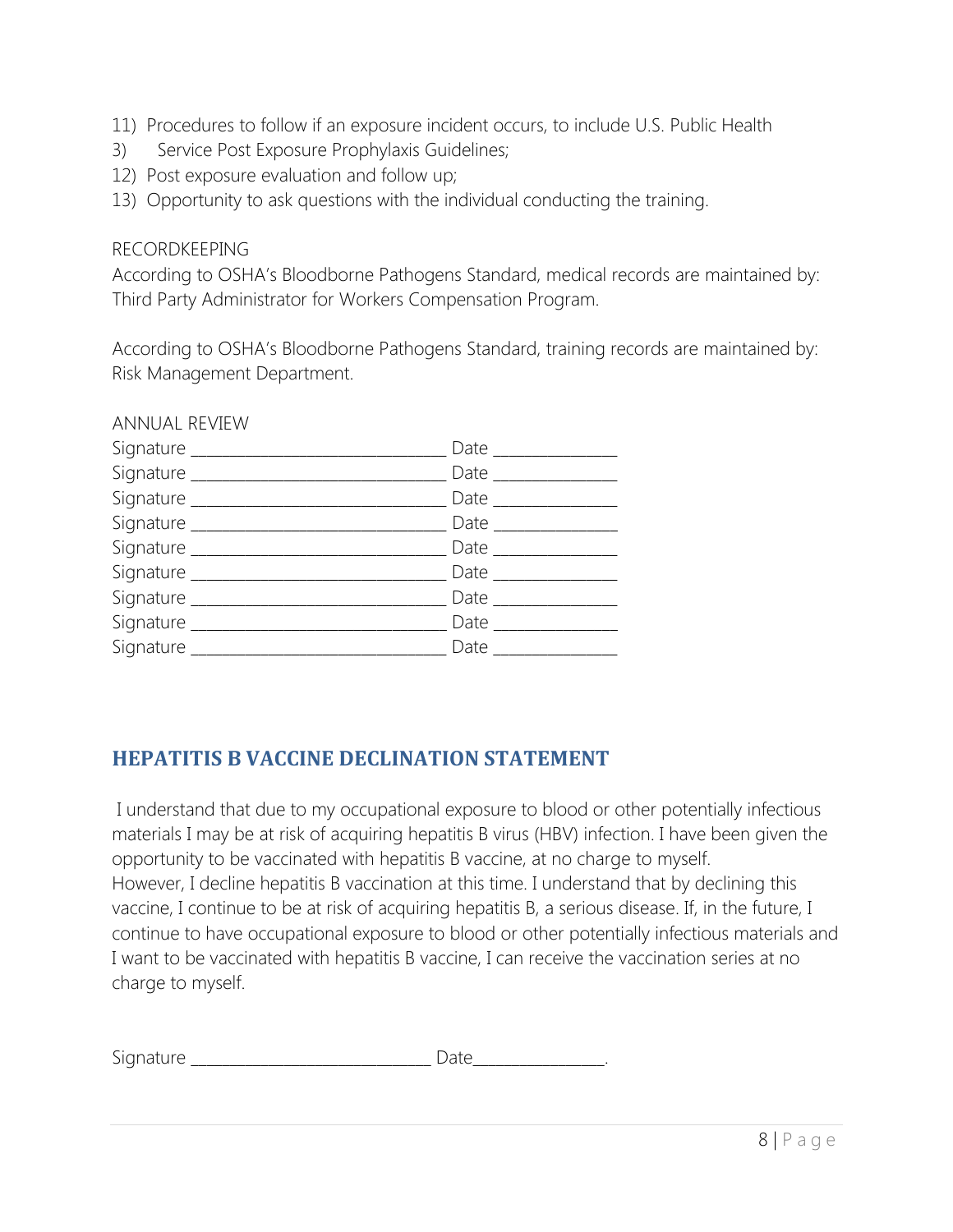## <span id="page-8-0"></span>**ASSESSMENT TOOL**

- 1. The exposure control plan is located in each work center
- 2. Employees at occupational risk for bloodborne pathogens exposure are identified
- 3. Employees comply with universal precautions when performing duties
- 4. Employees appropriately use engineering controls in the work center
- 5. Employees employ safe work practices in performance of duties
- 6. Hand washing facilities are readily accessible in the work centers
- 7. Employees regularly wash their hands, especially after glove removal
- 8. Employees deposit contaminated sharps in biohazard containers immediately after use
- 9. Employees change filled biohazard containers when full

10. Employees do not eat, drink, apply cosmetics or lip balm, smoke, or handle contact lenses in the work area

- 11. Food and beverages are not kept in close proximity to blood or bodily fluids
- 12. Employees do not mouth pipette/suction blood or bodily fluids
- 13. Employees place specimens in leak resistant containers after collection
- 14. Employees place specimens in biohazard leak proof containers for shipment

15. Employees properly decontaminate equipment before servicing or shipping for repairs or place a biohazard label to inform others the equipment remains contaminated

16. Employees wear the designated fluid resistant personal protective equipment/attire appropriate for the task at hand

17. Employees place the contaminated personal protective equipment in the appropriate receptacles

18. Employees maintain a clean environment at all times

19. Employees use an EPA approved germicide properly to decontaminate and clean the facility and equipment

20. Employees know the safe procedure for contaminated, broken glass clean up.

21. Employees demonstrate knowledge of the agency's policies regarding disposal and transport of regulated waste by placing regular waste, special waste, and/or biohazard waste in appropriate containers and transporting the waste according to policy

22. Employees place wet laundry in leak resistant bags or containers and transport used laundry in biohazard leak proof containers

- 23. Each employee knows his documented hepatitis B vaccine status
- 24. Employees know where and to whom to report exposure incidents

25. An employee occupational exposure protocol is practiced in accordance with U.S. Public Health Service

26. Employees are oriented and receive annual training to the exposure control plan